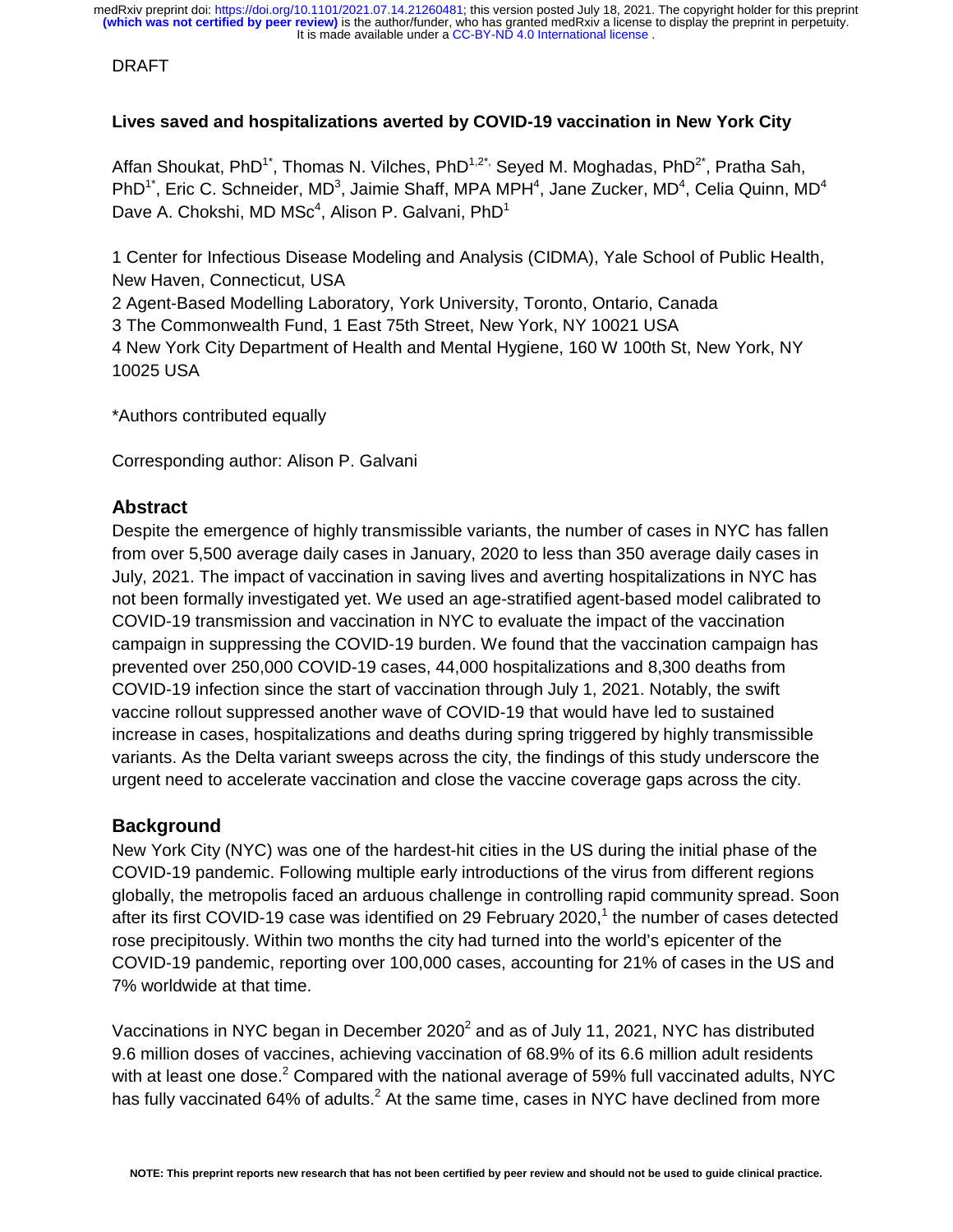### DRAFT

than 5,500 average daily cases in January, 2020 to less than 350 average daily cases in July, 2021 despite emergence of highly transmissible variants.<sup>3</sup> The impact of vaccination in saving lives and averting hospitalizations in NYC has not been formally investigated yet.

# **Methods**

To estimate the impact of the vaccination program as was implemented in NYC, we extended our previously published an age-stratified agent-based model of COVID-19 disease dynamics, <sup>4</sup> including transmission characteristics of Alpha (B.1.1.7), Gamma (P.1), and Delta (B.1.617.2) variants as identified in NYC. Model parameters included city-specific population demographics, age-specific risks of severe outcomes and hospitalization, a contact network accounting for mobility patterns during the pandemic, and the natural history of COVID-19 disease. An agespecific, two-dose vaccination strategy was implemented in which vaccine administration and allocation followed the daily rate of vaccination in NYC stratified by age groups starting on December 14, 2020.<sup>5</sup> We considered vaccine efficacies against transmission, symptomatic infection, and severe disease, with parameter values derived from published estimates (Appendix, Table S3). The model was calibrated to reported incidence in NYC from October 1, 2020 to July 1, 2021, accounting for the time of identification of the Alpha (January 3, 2021), Gamma (March 20, 2021), and Delta (Feb 20, 2021) variants as well as current vaccination dynamics. With the parameters calibrated to vaccination rollout in NYC, we then simulated the model under the counterfactual scenario of no vaccination and estimated the number of cases, hospitalizations and deaths have been averted due to rapid vaccination of the population.

## **Results**

Without vaccination, we estimated that an average of 851,235 infections, 86,858 hospitalizations, and 17,265 deaths would have occurred in NYC between December 12, 2020 to July 1, 2021. The COVID-19 vaccination campaign in NYC averted an average of 252,737 cases (95% CrI: 217,503 - 289,582), 44,211 hospitalizations (95% CrI: 39,102 - 49,084) and 8,306 deaths (95% CrI: 7,129 - 9,482), corresponding to a reduction of 29.7% cases, 50.9% hospitalizations and 48.1% deaths expected during the evaluation period (Figure 1). Hospitalizations and deaths were reduced to a higher degree compared with incidence, likely due to higher efficacy of the vaccines against symptomatic and severe disease than infection and transmission. Furthermore, vaccine rollout prioritized individuals at higher risk of severe illness and deaths from COVID-19. Notably, the swift vaccine rollout suppressed another wave of COVID-19 that would have led to sustained increase in cases, hospitalizations and deaths during spring triggered by highly transmissible variants (Figures 2-4). In particular, without vaccination, Alpha variant would have caused an average of more than 950 hospitalizations and 215 deaths per day at the peak of the resurgence in April 2021, which is twice the previous peak of hospitalizations and deaths in January, 2021. Continued vaccination also curbed elevated hospitalizations and deaths expected despite the increasing dominance of the Delta variant starting from May.

# **Discussion**

Our study underscores that the swift vaccine rollout in NYC played a pivotal role in reducing COVID-19 burden as well as suppressing potential outbreaks due to more transmissible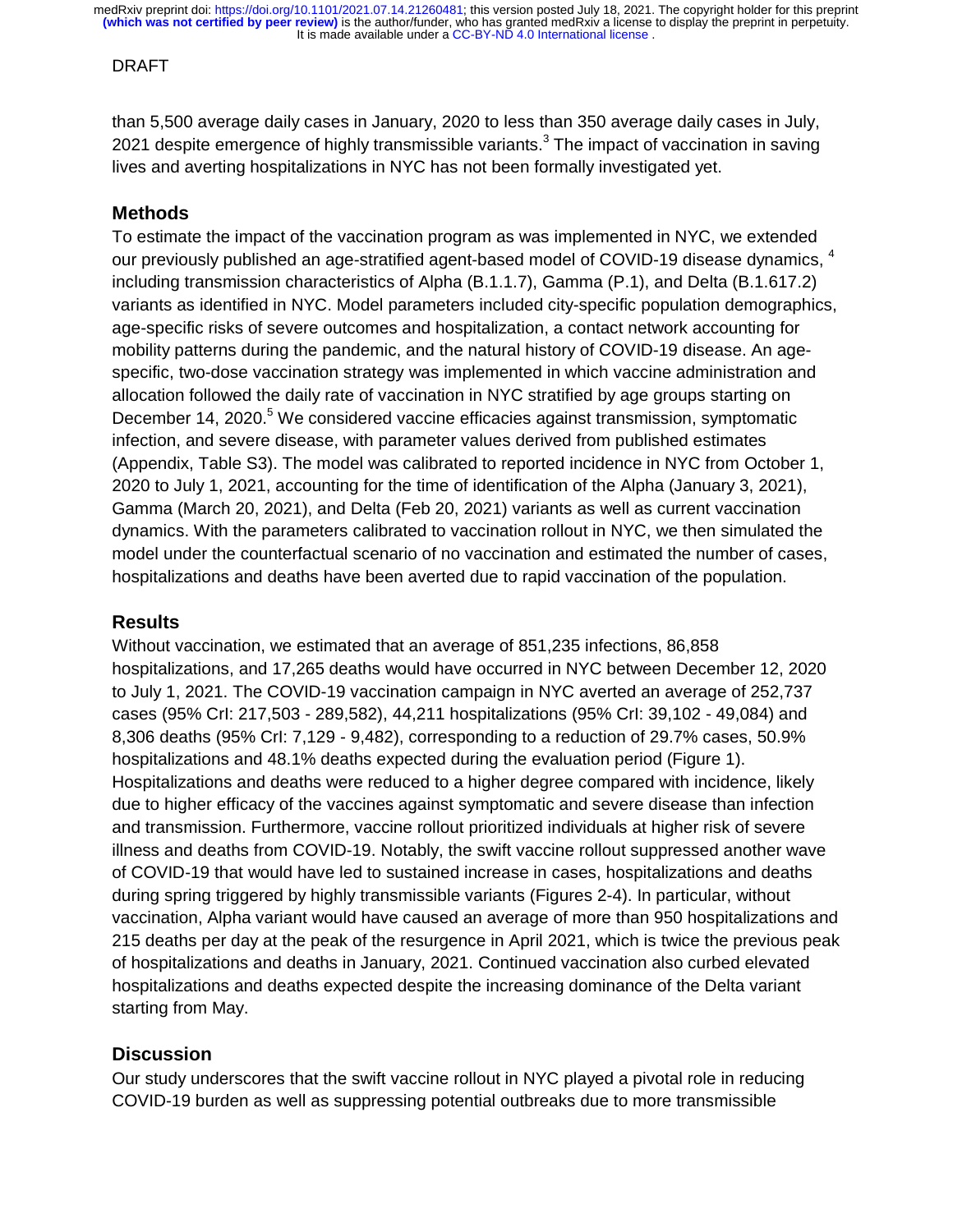### DRAFT

emerging variants. Nevertheless, highly transmissible variants, such as Delta, are currently sweeping across the city with over a three-fold increase in the average incidence from June to July. This highlights the continued need to expand vaccination as well as focusing on underserved neighbourhoods and communities with a low-vaccination coverage to achieve outbreak control and maximize protection against future variants.

## **Acknowledgements**:

Alexandra Ternier, Vassiliki Papadouka, Iris Cheng, Mohammed Almashhadani, Ariel Charney, Charles Ko, and colleagues across the Bureau of Immunization and Integrated Data Team for processing, preparing, and analyzing vaccination data. Sharon Greene, Corinne Thompson and colleagues in Surveillance and Epidemiology and the Public Health Laboratory for processing, preparing, and analyzing data on COVID-19 cases, hospitalizations, and deaths. Scott Harper and Jennifer Rosen for scientific expertise.

**Funding**: The work was supported by the Commonwealth Fund.

### **References**

- 1 COVID-19: Data totals NYC health. https://www1.nyc.gov/site/doh/covid/covid-19-datatotals.page (accessed July 13, 2021).
- 2 COVID-19: Data on Vaccines NYC Health. https://www1.nyc.gov/site/doh/covid/covid-19 data-vaccines.page (accessed July 8, 2021).
- 3 COVID-19: Latest data NYC health. https://www1.nyc.gov/site/doh/covid/covid-19 data.page (accessed July 12, 2021).
- 4 Moghadas SM, Sah P, Vilches TN, Galvani AP. Can the USA return to pre-COVID-19 normal by July 4? *Lancet Infect Dis* 2021; published online June 2. DOI:10.1016/S1473- 3099(21)00324-8.
- 5 coronavirus-data. Github https://github.com/nychealth/coronavirus-data (accessed July 13, 2021).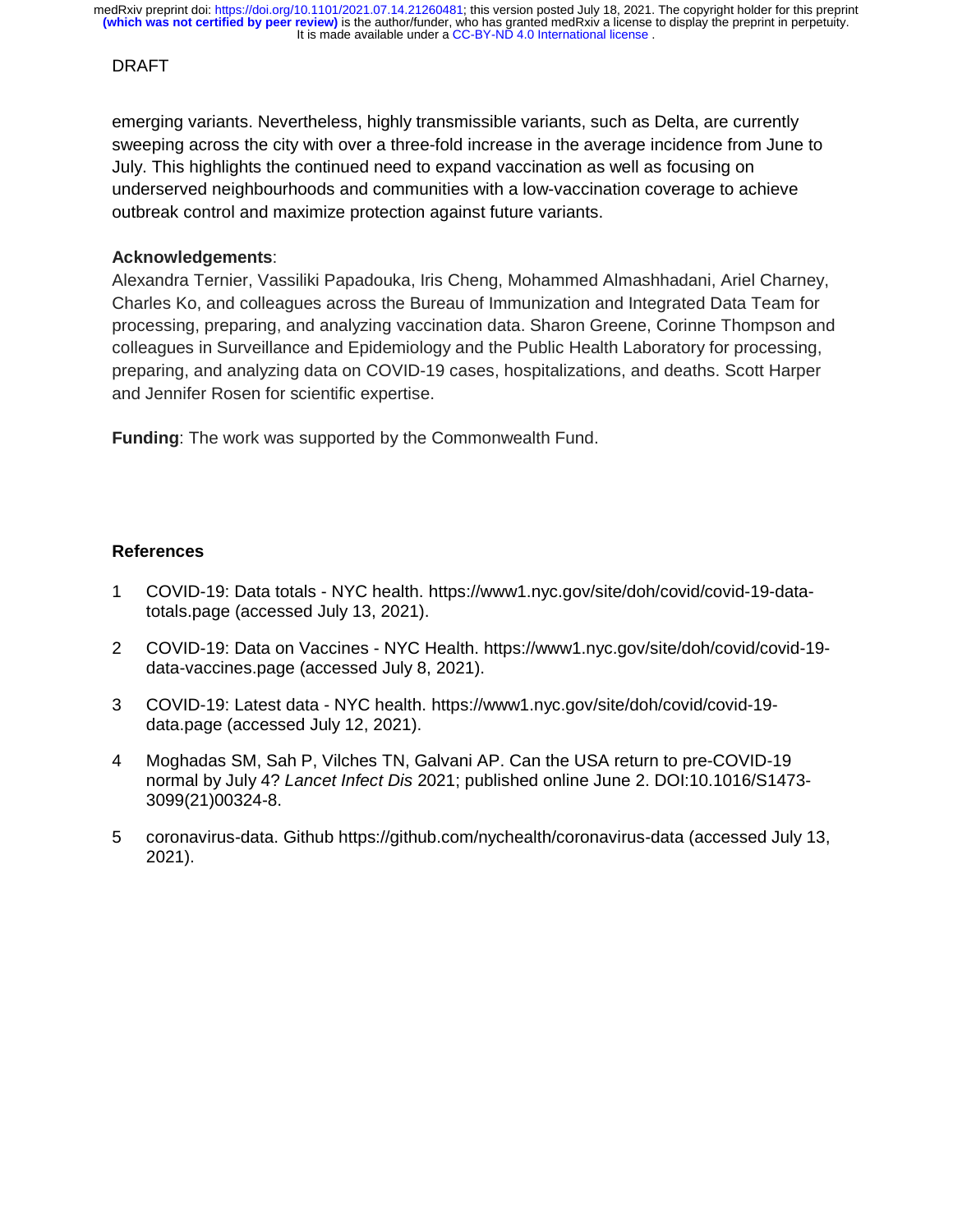## DRAFT



Figure 1. Averted cases, hospitalizations and deaths with vaccination compared to no vaccination since the start of vaccine rollout through July 1, 2021.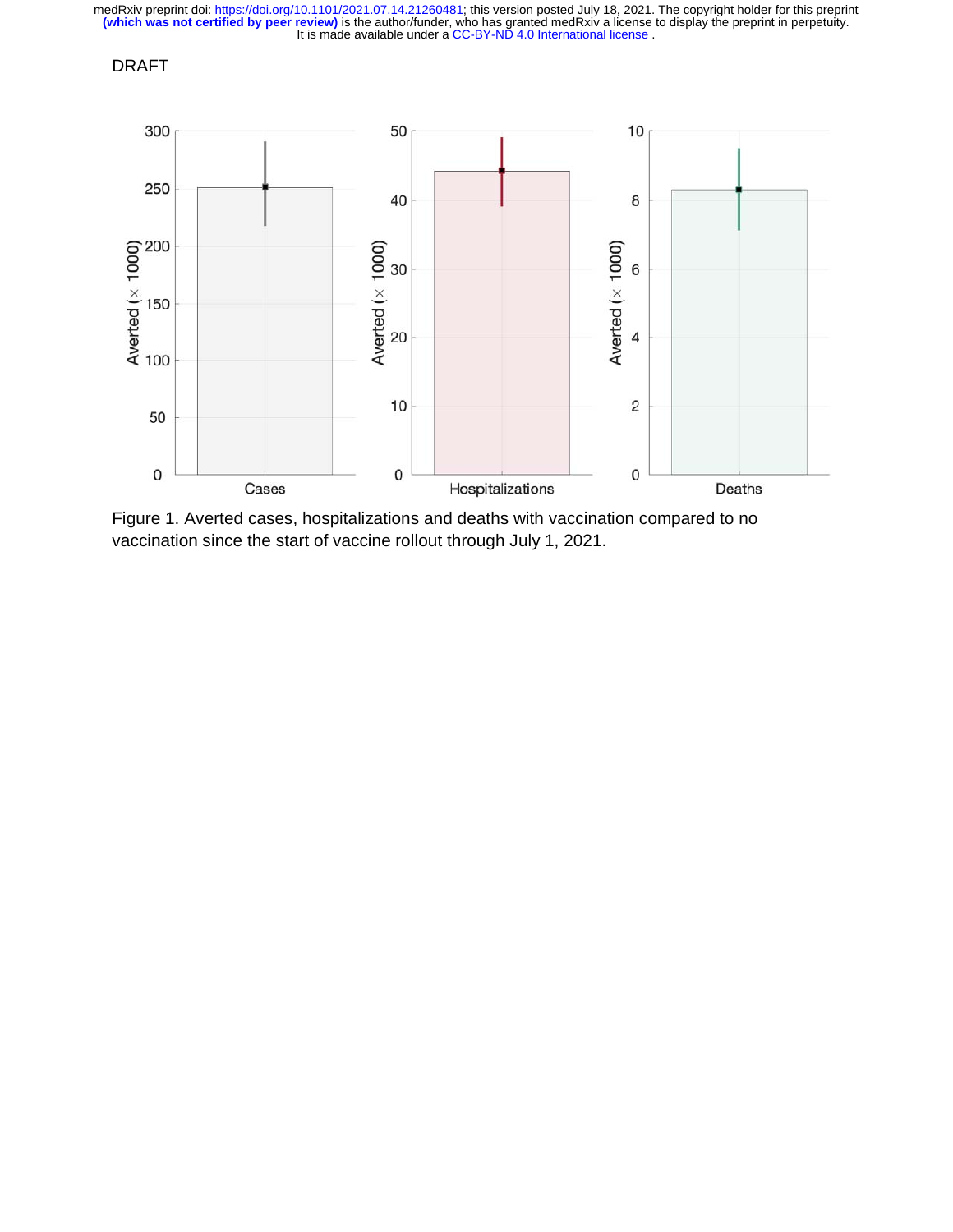### DRAFT



population (A) with vaccination; (B) without vaccination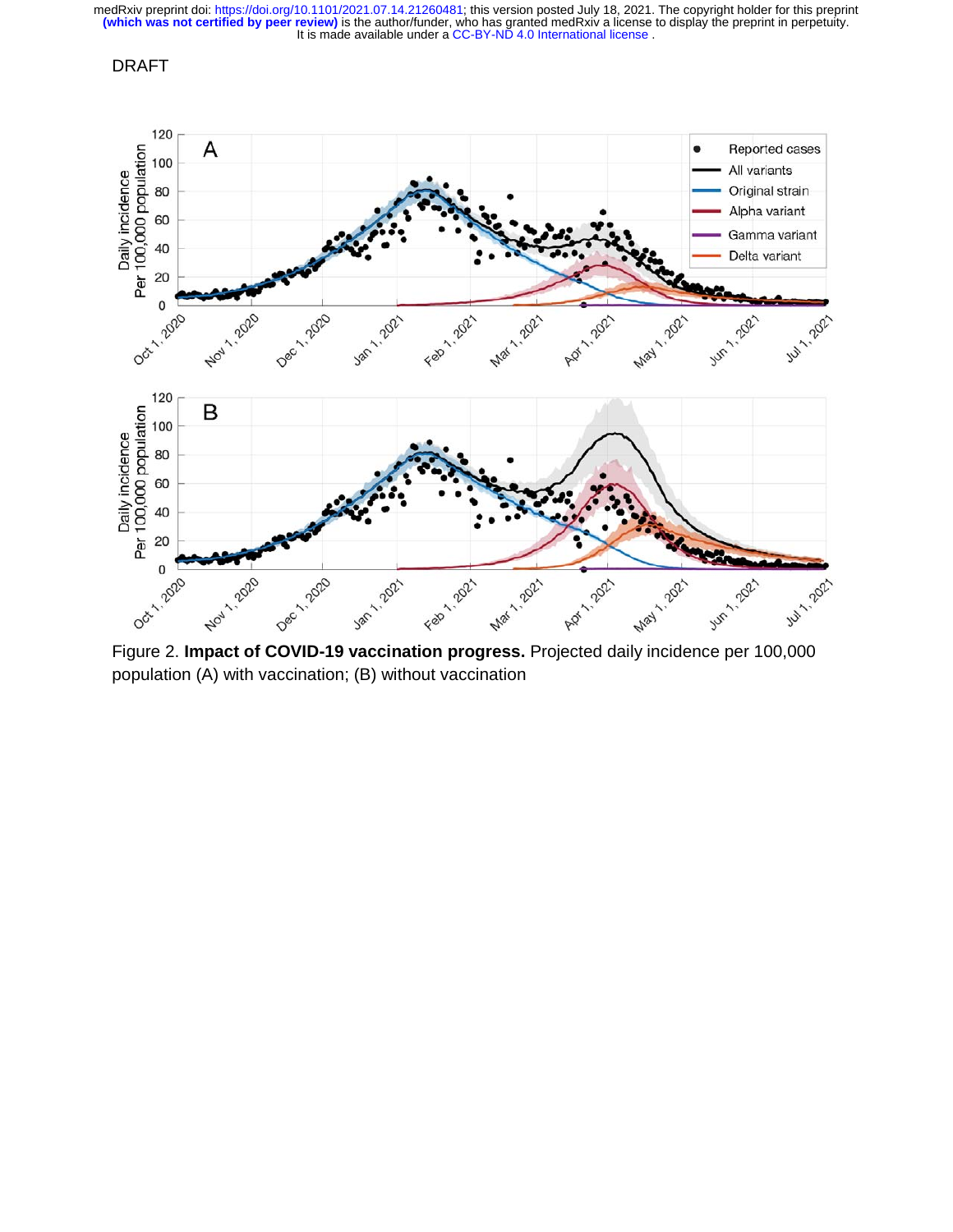#### DRAFT



100,000 population (A) with vaccination; (B) without vaccination